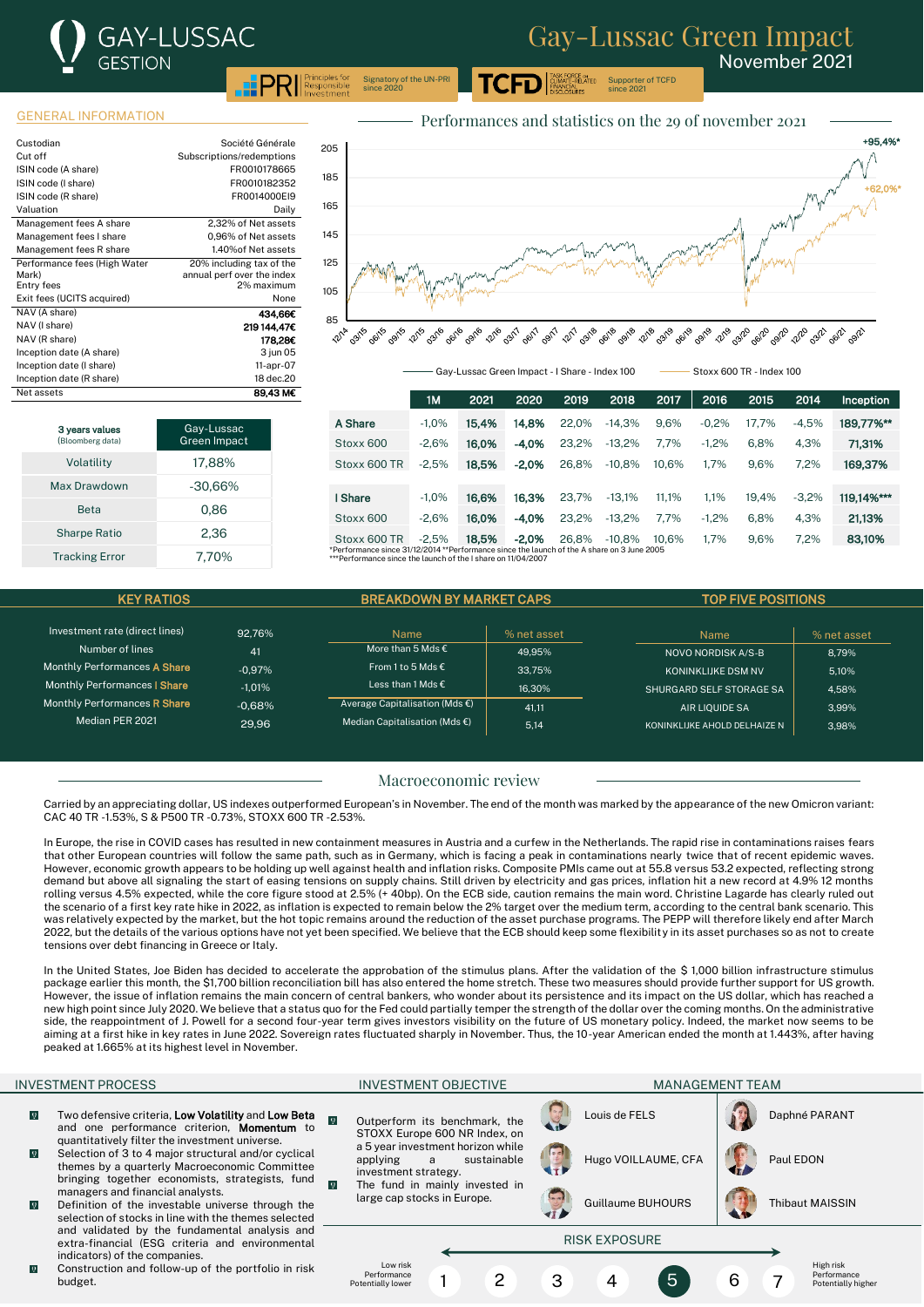## Management review

During November we kept realigning the portfolio with our sustainable investment strategy. We initiated several lines, such as Salcef. Biomérieux and Green Landscaping Group, and sold our positions in Euronext NV and DSV A/S.

Both Euronext NV, a pan-European stock exchange group, and DSV A/S, a Danish transport and logistics company, do not have revenues exposed to sustainable activities according to the MSCI ESG sustainability impact metrics methodology. As a result, we have chosen to disengage from these companies in order to focus on stocks that have a tangible impact on both the environment and society.

In this way we started a line Green Landscaping Group (the stock rose by 14.42% over the month). This is a Swedish player offering outdoor environmental maintenance services whose growth strategy consists in particular of consolidating a Nordic market that is still fragmented.

We also invested in Salcef, a company involved in the electrification and renewal of the Italian railroads. The Italian company reported very strong quarterly results, with revenues exceeding expectations at +14%.



Extra-financial ratings (ESG))

## EXTRA FINANCIAL PORTFOLIO ANALYSIS ESG RATING VS BECHMARK INDEX



\* Proportion of the fund's investments for which non-financial data are available and used to complement fondamental analysis.

\*\* MSCI coverage rate: 75% / Internal coverage rate: 25% / Total coverage rate: 100%.



| Values                                   | Country     | <b>ESG Grade</b> | Rating | % of net<br>asset |
|------------------------------------------|-------------|------------------|--------|-------------------|
| <b>ORSTED A/S</b>                        | Denmark     | 10               | AAA    | 1.84%             |
| EDP-ENERGIAS<br>DE PORTUGAL SA           | Portugal    | 10               | AAA    | 1.12%             |
| <b>THULE GROUP</b><br>AB/THE             | Sweden      | 10               | AAA    | 1.74%             |
| <b>KONINKLIJKE</b><br><b>DSM NV</b>      | Netherlands | 9.6              | AAA    | 5.10%             |
| <b>VESTAS WIND</b><br><b>SYSTEMS A/S</b> | Denmark     | 9.6              | AAA    | 0.83%             |

#### TOP 5 BEST ESG RATINGS VALUES RATING BREAKDOWN





The figures given relate to previous years. The Fund's performances and the indexes are calculated with dividends and coupons reinvested net of fees. Past performance is not a reliable indicator of future performance and it is not consistent over time. This document is non contractual and intended for the private use of the addressee alone it<br>cannot under any circumstance be interpreted as or distribution is strictly prohibited without the prior authorization of Gay-Lussac Gestion. Capital is not guaranteed and investment is subject to specific risks. For more<br>details on investment risks, please refer to the